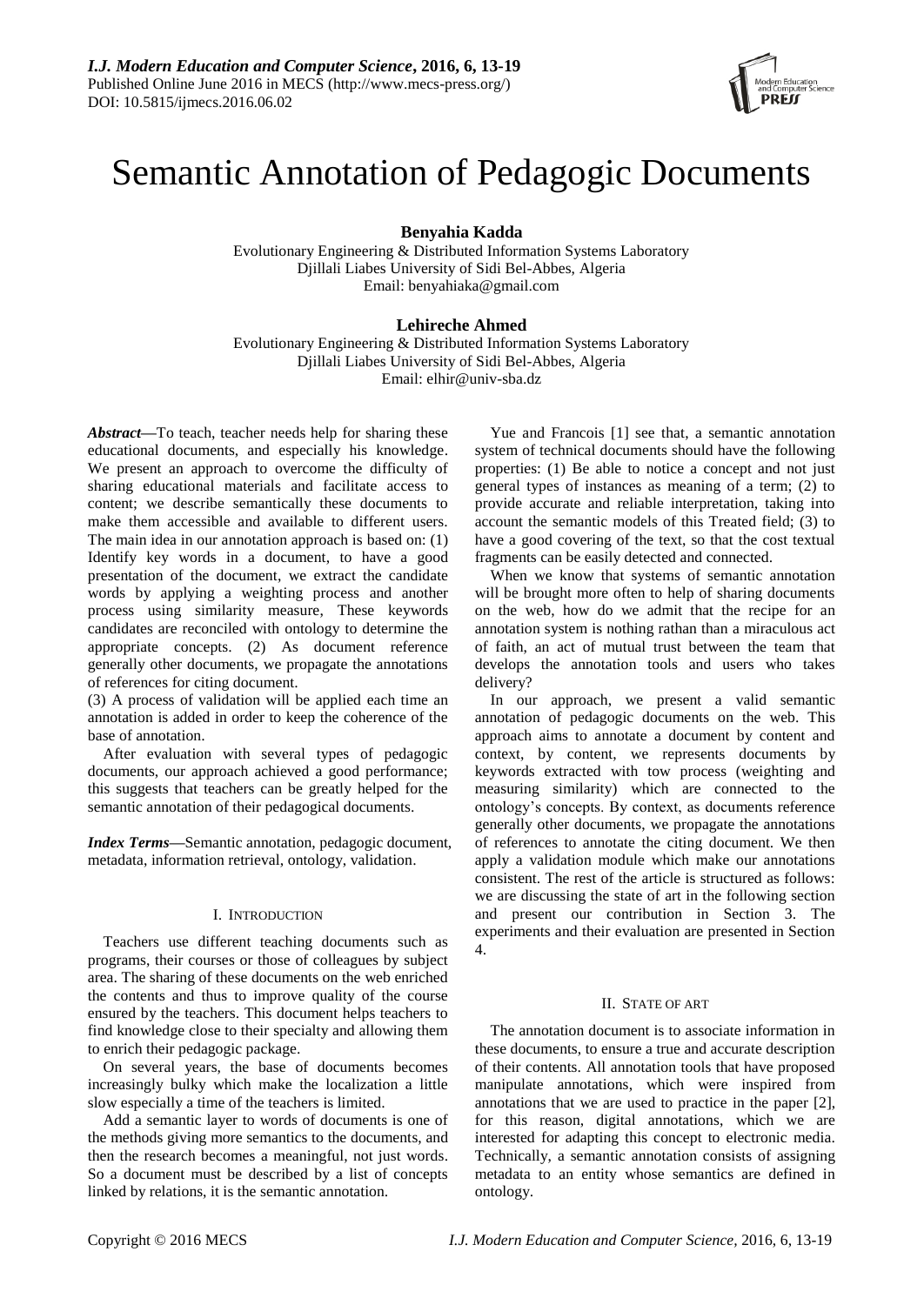We present two types of annotations: annotation by content, using only the contents of the document and the annotation by context, using the relationships between documents.

Beginning with the annotation content, Semantic annotation takes into account the semantics of words, it uses ontologies to realize annotation, every concept of ontology is denoted by one or more terms, Desmontils [3] has index page with keywords attached to an ontology. Yan Bodain [4] proposed an annotation tool KATIA that can annotate a web page by selecting a text area and choosing the corresponding element of the ontology in the hyperbolic tree. Baziz [5] presented an annotation model that builds a semantic core for each document with the concepts and their proximity. Khelif[6] using a domain ontology biopuces to annotate documents, annotating medical texts based on a medical thesaurus is the subject of the work of Pouliquen et al[7]. Staab et al [8] underline the importance of using an ontology for creating semantic annotation, a comparison of the results of research systems, one based on freely generated annotations and the other annotations based on ontologies are made by soo et al[9] wherein they show the advantage of the use of the ontology. Saad [10] develope a automatic annotation tool that supports the semantic annotation of Arabic language Web documents and Maha et al[11] presents a lexical ontology for Arabic semantic relations.

Ontopop, an annotation tool that is based on the combination of information extraction tools (IE) with knowledge representation tools of the Web service is presented by Amardeilh [12].

For the annotation by context using the relationships between documents, Kessler [13] proposed a method of bibliographic coupling based on the assumption that two articles that cite one or more common documents a significant relationship. The co-citation method based on the principle that two references of any dates, commonly cited together have a thematic parity [14], Starting from its principles, Lylia [15] used the technique of spreading independent annotation of content and uses a thematic grouping references built from an unsupervised fuzzy classification.

Boudebza.s [16] focuses on the annotation capitalization and reuse Within Communities of Practice of E-learning. Hakim et al proposed ontology of semantic annotation of learner for reuse in an pedagogic annotation tool. Vadd et al [17] discuses focus question based Inquiry based learning an active teaching learning procedure also student centered.

For semantic annotation systems nothing or almost hadn't been done about the problem of validation especially when it comes to validating bases of annotations that have defined by approximate way. We place ourselves in the context where we have a set of pedagogic documents, the domain ontology and seeking to create a valid annotation.

## III. DESCRIPTION OF THE APPROACH

To overcome the problem of sharing of educational materials and facilitate access to content, we propose a method of annotation and validation. The task of our system is to take as input a web document and out putting the same content enriched by a valid annotations based on representations of knowledge more or less formal.

Our approach is composed of three modules illustrated in Fig 1.

Module of annotation by content: The module that extracts the candidates words in documents .the candidates word are combined with the concepts of ontology.

Module of annotation by context: the module will extract the references cited in the document and import its annotations as annotation of the document.

Validation module: the module that tests the consistency of annotations, it fires every time an annotation is created.



Fig.1. Block diagram of the proposed approach

We present in the following the operation of each module.

#### *a) Module of annotation by content*

The objective of this phase (fig 2) is to find the most important words in the document that will be associated with the concepts of the ontology.

## *1) Selection and cleaning of words*

The main question is how to use these textual resources accessible to all, how to profit from these linguistic databases and how to extract the words which be used by such annotation system for represent the document. Linguistic treatment represent the document to be annotated a set of simple and important terms.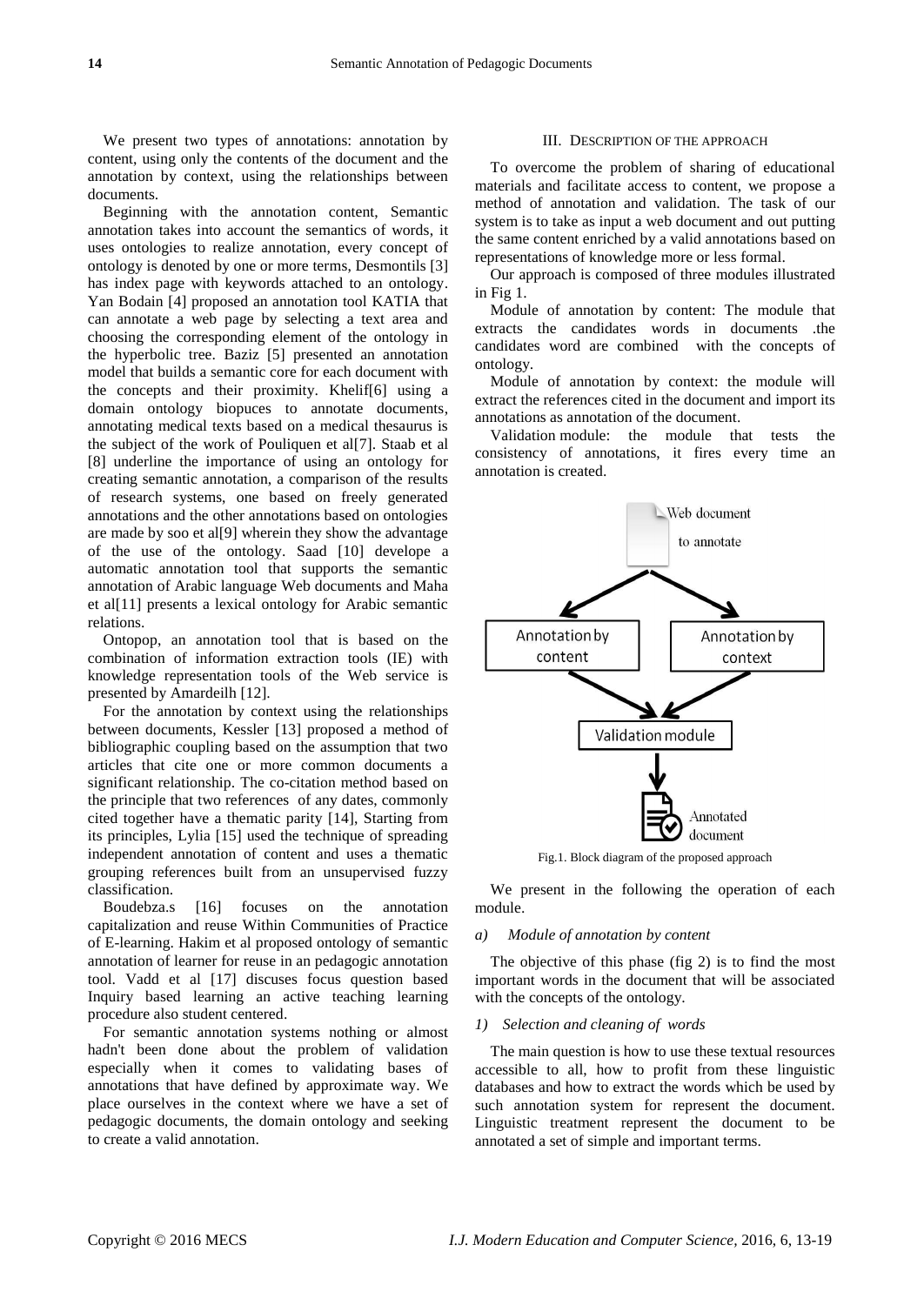First starting with text segmentation step, however, when one makes the occurrence statistics, we see that the most frequent words are function words (or words tools, empty words), as "of", "an", "the", etc. that playing only a syntactic role and giving little sense to documents, so it would not be necessary to take them into consideration in the annotation stage and therefore eliminating these empty words is the second step.



## *2) Selection by term weighting*

The goal now is to find the words that best represent the content of a document. Based on the principle of [18] "when an author writes a text, he repeats certain terms to develop an aspect of the subject", It is generally accepted a word that often appears in the text is an important concept. Thus, the first approach is to choose words representatives according to their frequency of occurrence. The easiest way is to set a threshold on the frequency: if a word occurrence frequency exceeds the threshold, then it is considered important to the document. But generally, the simple occurrence of word cannot indicate the topic, the meaning or purpose of a text.

The weighting process should provide an iconic representation, compact and informative of document content. It should provide an important indicator to discriminate the terms of each against the other. This important indicator (weight terms) is often measured from three settings: the term frequency, document frequency of term and standardized length document. Several methods are proposed in the literature to measure the term "significant". We interested in the local weighting which the principle is:

The local weighting measures the local representation of a term. It takes into account the local information of the term that depend only on the given document, and gives the importance of the term in this document. We used the logarithmic function that combines tfij (the occurrence frequency of the term ti in the document dj) with a logarithm, is given by:

$$
imp = \propto +\log(t f_{ii})
$$
 (1)

Where  $\alpha$  is a constant.

This is proposed by [19], aims to mitigate the effects of wide differences between the frequencies of occurrence of words in the document. Thus, by choosing the words which have higher frequencies than the threshold defined by the user to get the words whose informativeness is highest

## *3) Selection by measuring similarity*

In this step, we determined the weight of a word in web document; this semantic weight calcul is based on the similarity measure.

According to a literature study by [20] on the various existing similarity measures, the principle of taxonomic distance-based measures is to count the number of edges separating both ways in a taxonomy. A figure( Fig 3) [21] represents the relationship between any two directions C1 and C2 in a taxonomy compared to their common sense most specific C and relative to the root of the taxonomy



Fig.3. Distances in the ontology used for Wu&Palmer measure of similarity of concepts

Measuring Rada[22] is the first to use the distance between the nodes corresponding to the two sense on the links hyponymy and hyperonymy:

$$
SimRada(c1, c2) = d(c1, c2) = N1 + N2 \quad (2)
$$

The terms located deeper in the taxonomy are always closer than the most general terms, Wu and Palmer[21] proposes to take into account the distance between the common ancestors most specific and root for remedied.

$$
SimWup = \frac{2*N}{N1 + N2 + 2*N}
$$
 (3)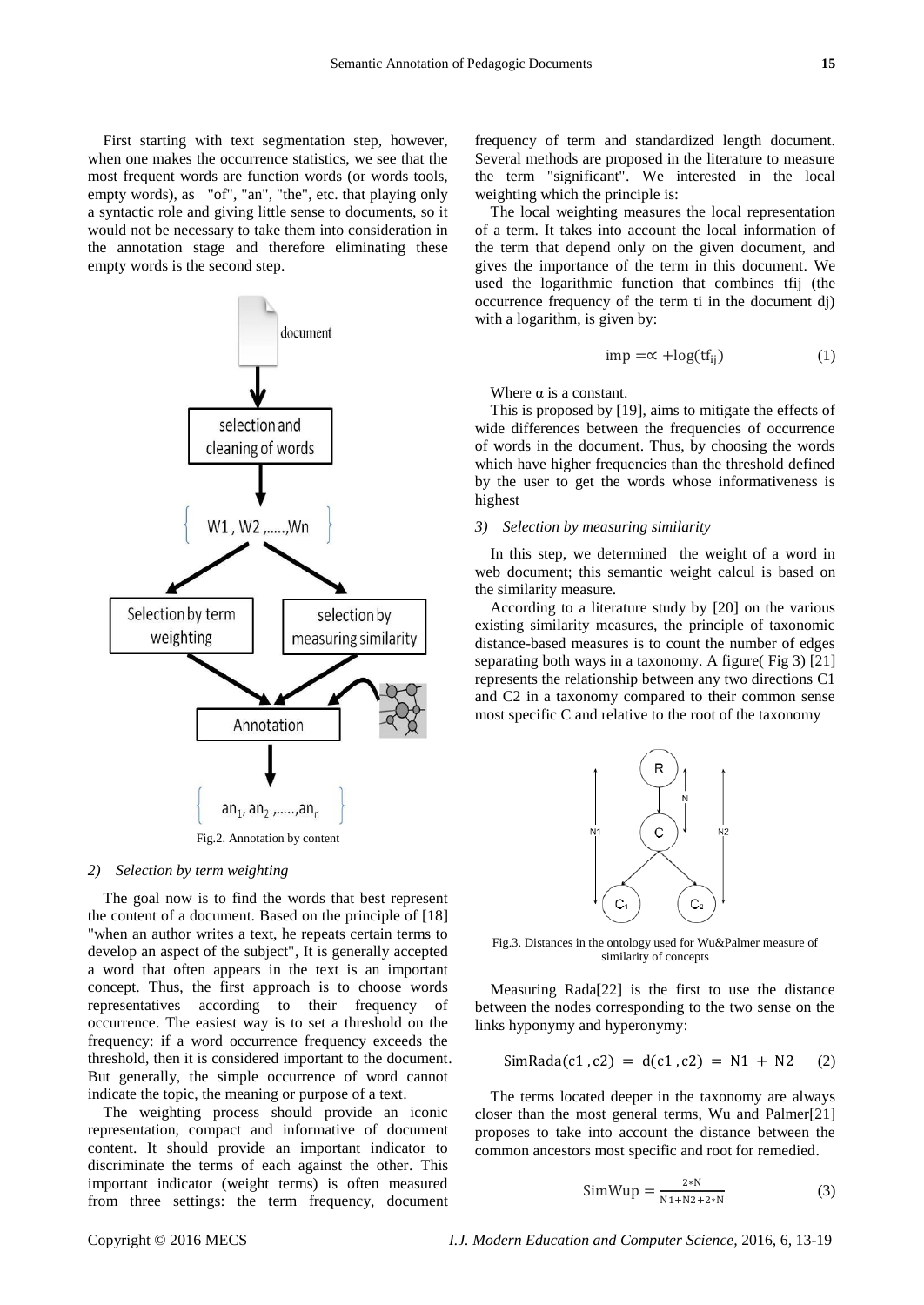Leacock and Chodorow[23] are also based on the measurement of Rada, but rather to normalize the relative depth of taxonomy in relation to the senses, they choose a normalization compared to the total depth of taxonomy D and normalize with a logarithm:

$$
SimLCH = -log(\frac{N1 + N2}{2*D})
$$
 (4)

We use SimLCH measure with Wordnet , because of its simplicity offered to quantify the similarity of two concepts by semantic distance discovery path graph.

In this phase, a word is accepted if and only if it is strongly related to other words on this document. This decision depends on the selection of a user-defined threshold belongs to the interval [0,1].

## *4) Annotation*

In this step using domain ontology's, we made a passage of the keywords candidate on ontology to define the corresponding concepts. With each passage of one term on ontology, a set of concepts will be presented to teachers to choose the concepts used to create association (word ,concept).

#### *b) Module of annotation by context*



A pedagogic document generally refers to other documents, in this phase, we are interested in the part reference in the document, figure (fig4) presents annotation by context , for each document D, we extract the references ref1,ref2,.., refn which are themselves documents. The results of this phase a set of references.

For each reference of the previous phase, imports of them their annotations which are generally concepts defined in ontology used for annotation without needing content of the document.

#### *c) The validation module*

In this phase we are basing on the probability that two different teachers can choose the same concept (keywords) to describe a word is low, making it difficult to achieve consistency in the annotation. Figure (fig5) shows the steps of validation.



Fig.5. Validation of annotation

Specifications of inconsistency on:

-The redundancy of annotations; and thus the need for cleaning.

-Annotations in conflict that make all inconsistent annotations where the demonstrate consistency becomes a very useful step.

## *1) Cleaning*

Eliminate redundant elements because two references may share common concepts*.*

### *2) Proof of consistency*

Apply a validation mechanism to make all consistent annotations; it may happen that the resource will be annotated by concepts semantically disjoint and therefore the semantics must recalculate to keep one and eliminate others. We define a search service inconsistency, this service possible to focus the search for inconsistency whenever the annotation is created or propagated. The annotation must be revised when inconsistencies are detected.

The basic idea is to break down the basic annotations maximum subsets of annotations on the same resources, once this decomposition done, proof of consistency is reduced to simple tests of consistency for each subset, the detecting of conflict in annotations of the same resource make an inconsistent subset and the annotations of a subset will be deemed "correct" after he has proved consistency subset. The validation of all the annotations is to make consistent each subset

### IV. EXPERIMENTATION AND RESULTS

Our approach does not remain at the theoretical level; we have developed a tool that combines all steps of our approach. This tool is validated on a set of pedagogical document of computer science specialty.

We show, using a set of documents for the benefit of the approach we have proposed to annotate a pedagogic document and the validation of the annotation created.

For this, we use 160 pedagogic documents annotated by teachers .

Our approach is divided into two stages of testing:

1- Proof of interest in the use of two types of annotation ( by content and by context)

2- Proof of the usefulness of our validation module for validating the created annotations.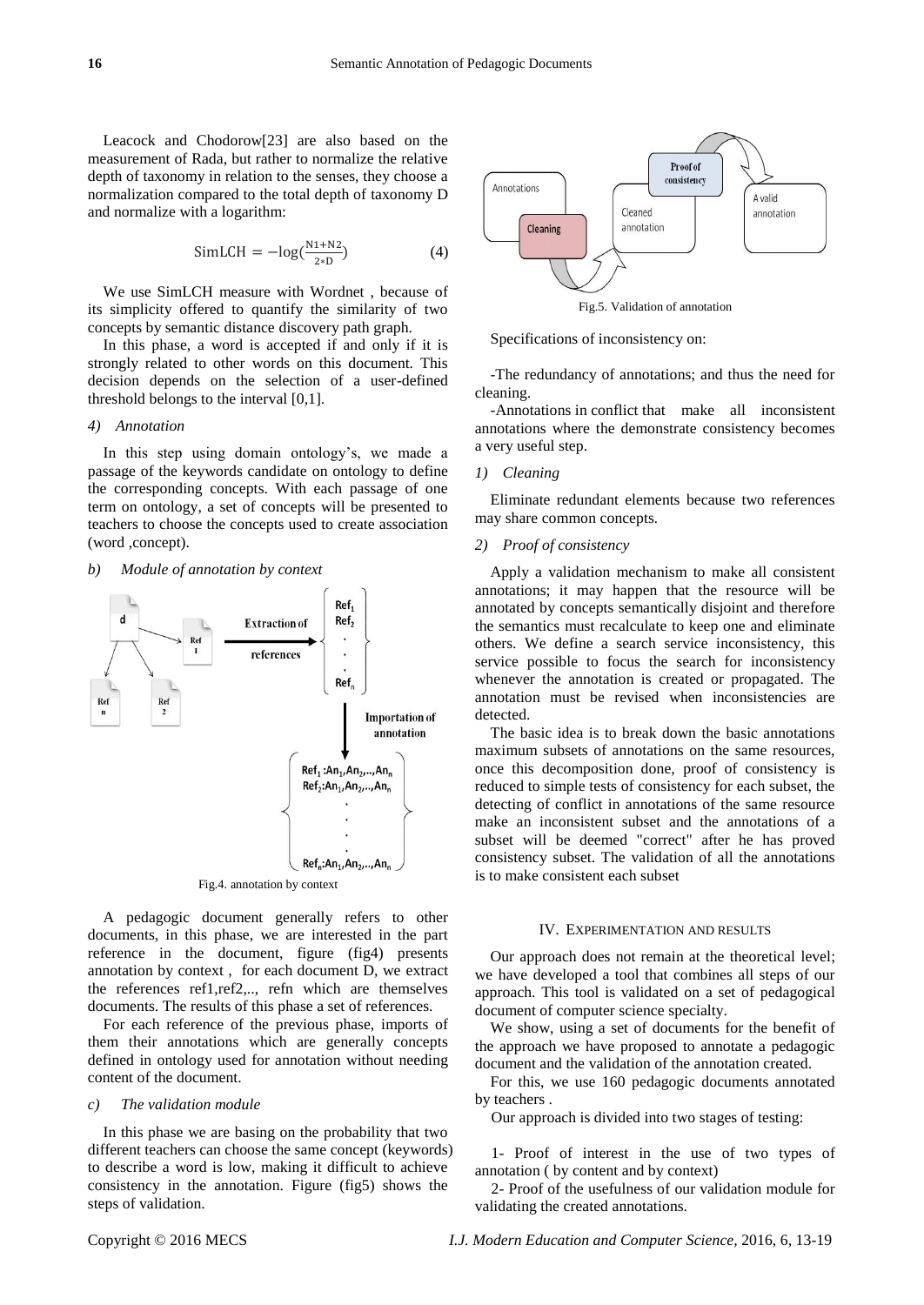The objective of this study is to evaluate the performance of our approach. To validate our approach of annotation of pedagogic documents, we have developed a tool using Java under the Eclipse environment.

Our test corpus, we collected a set of documents consisting of 53 course documents, directed works 40, 47 PowerPoint Presentation and 20 practical work. The average length of these documents in the corpus is 10 pages.

To evaluate the annotation process, the corpus was annotated by two experts for each spotted pedagogic document, they specify its type.

First, we tested the system without the application of the validation module; the results of the annotation process performed by our system are shown in Table 1.

We defined a quality index:

$$
I_{qa} = \frac{Nac}{Na} \tag{5}
$$

Na: number of created annotation. Nac: number of annotation annotated correctly

Table 1. Results of the annotation without validation module

| Nature of Document     | Na   | Nac  | $Iqa(\%)$ |
|------------------------|------|------|-----------|
| Course                 | 3650 | 2800 | 77%       |
| File of directed works | 700  | 480  | 69%       |
| File of practical work | 120  | 80   | 67%       |
| Presentation           | 790  | 580  | 73%       |

Secondly, we tested the system with the application of the validation module; the results of the annotation process performed by our system are shown in Table 2.

Table 2. Results of the annotation with validation module

| Nature Document         | Na   | Nac  | $Iqa(\%)$ |
|-------------------------|------|------|-----------|
| Course                  | 2850 | 2800 | 98%       |
| File of directed works  | 500  | 480  | 96%       |
| File of practical works | 87   | 80   | 92%       |
| Presentation            | 600  | 580  | 97%       |

After these experiments, we note that the use of Using both types of annotations (by content and context) strengthens the semantics of documents since our tool merges the annotations created by the extraction of significant words of the document and those inherited by annotations propagation step of the resources cited in the annotated document, which increases the number of created annotations.

We note that the semantic annotation of pedagogic documents are closely related to the integration of the validation phase in the semantic annotation (Fig 6). The quality index "Iqa" of annotation by integrating the module of validation is higher than that of the annotation which does not use the validation module (Table1, Table2). This is explained by the fact that the number of created annotation is reduced (3650 without validation

module and 2820 with validation module for course) which increases the "Iqa", because the validation module cleans and eliminates inconsistent and redundant annotations. Adding new annotation can make annotation base incoherent and therefore the revision is necessary in order to make it consistent either by proof of consistency or elimination of inconsistency especially after the fusion step of the two sets of annotations (by content and by context) where the redundancy may be exist.



Fig.6. The quality index

We also note that the number of correct annotations is important (2800 for courses) and this is justified by the use of two types of keyword selection that represents the document in module of annotation by content, the selection by weighting and selection by similarity measure which give to annotators more of candidate words in the annotation phase.

The latter is itself dependent on the annotated document type which is an important factor affecting the quality of the annotation, the course document has reached 98%, by cons for directed works and practical work has not exceeded 92%. This is justified by the course content is rich and cited several documents which increases the number of annotations.

The index of quality of annotation exceeds 92% for most types of pedagogic documents, which explains the effect of the validation module on the one hand and the use of the hybrid method of annotation (by context and by content) which enrich the semantics of documents on the other hand.

### V. CONCLUSION

This paper proposes an annotation approach to annotate pedagogical documents in order to improve searching effectiveness for teachers who share knowledge resources. A first step consists in discovering relevant words in a given document (keywords), based on a process to calculate words weight by weighting and by similarity measure. The keywords that result from those operations are presented to user who is responsible for choosing the right terms and also extend the resulting set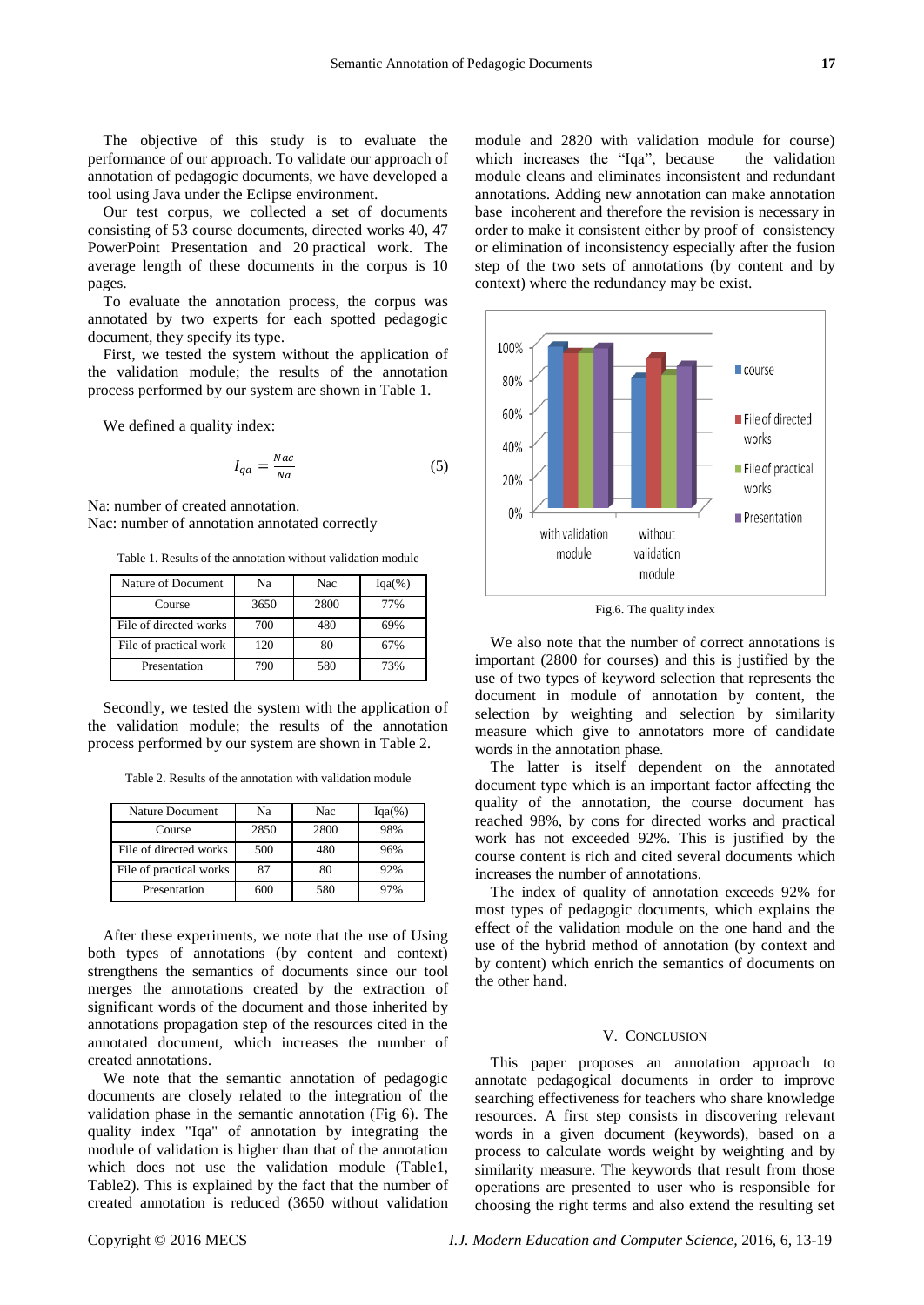with the support of ontology (also referred as semantic networks). In the second step the annotations made in the references of a given document are also imported in a sort of back propagation. A final step for validation purposes removes redundancy and solves inconsistencies (concepts semantically disjointed). Some preliminary tests were made using a tool that implements the referred approach to evaluate the interest by using two types of annotation by content (keyword extraction of document corpus) and by context (importation of annotations from references) and also to determine the usefulness of the validation step.

We see, through the evaluation results, our approach allows to annotate and validate annotations which offers a act of mutual trust between the annotators and developers of search engines who takes delivery, especially when we know that the annotations will be brought more and more often to help search engines with decisions making for better answering the requests of teachers.

### **REFERENCES**

- [1] Ma, Y., Lévy, F., & Nazarenko, A. (2013). Annotation sémantique pour des domaines spécialisés et des ontologies riches}. In Actes de la 20e conférence sur le Traitement Automatique des Langues Naturelles} (pp. 464-478). Association pour le Traitement Automatique des Langues}.
- [2] S. Bringay, S. Barry, (Septembre 2003) « Information du dossier patient Tâches TV2 : Veille technologique : - Annotations » Projet HTSC, 1er rapport de veille « Document num érique médicaux »
- [3] Desmontils, E., Jacquin, C., & Morin, E. (2002). Indexation sémantique de documents sur le Web: application aux ressources humaines. Journ ées de l'AS-CNRS Web sémantique.
- [4] Bodain, Y. (2006, April). Logiciel d'annotation pour la conception de cours sur le web sémantique. In Proceedings of the 18th International Conference of the Association Francophone d'Interaction Homme-Machine (pp. 249-252). ACM
- [5] Baziz, M. (2005). Indexation conceptuelle guidée par ontologie pour la recherche d'information (Doctoral dissertation, Toulouse 3).
- [6] Khelif, K., & Dieng-Kuntz, R. (2004). Annotations sémantiques pour le domaine Biopuces. In 15èmes Journ ées francophones d'Ingénierie des Connaissances(pp. 273-284). Presses universitaires de Grenoble
- [7] B. Pouliquen, D. Delamarre, and P. Beux. Indexation de textes m´edicaux par extraction de concepts, et ses utilisations. In Proceedings of JADT'02, 6`emes Journ´ees internationales d'Analyse statistique des Donn´ees Textuelles, mars 2002.
- [8] Staab, S., Maedche, A., & Handschuh, S. (2001). An annotation framework for the semantic web. Inst. AIFB, University
- [9] Soo, V. W., Lee, C. Y., Li, C. C., Chen, S. L., & Chen, C. C. (2003, May). Automated semantic annotation and retrieval based on sharable ontology and case-based learning techniques. In Digital Libraries, 2003. Proceedings. 2003 Joint Conference on (pp. 61-72). IEEE.
- [10] Al-Bukhitan, S., Helmy, T., & Al-Mulhem, M. (2014). Semantic Annotation Tool for Annotating Arabic Web Documents. Procedia Computer Science, 32, 429-436.
- [11] Al-Yahya, M., Al-Shaman, M., Al-Otaiby, N., Al-Sultan, W., Al-Zahrani, A., & Al-Dalbahie, M. (2015). Ontology-

Based Semantic Annotation of Arabic Language Text. International Journal of Modern Education & Computer Science, 7(7).

- [12] Amardeilh, F. (2007). Web sémantique et informatique linguistique (Doctoral dissertation, institut de recherche en informatique de toulouse)
- [13] Kessler, M. M. (1965). Comparison of the results of bibliographic coupling and analytic subject indexing. *American documentation*, *16*(3), 223-233.
- [14] E. Garfield. Co-citation analysis of the scientific literature: Henry small on mapping the collective mind of science. Essays of an Information Scientist : Of Nobel Class, Women in Science, Citation Classics and Other Essays, 15(19), 1993
- [15] Abrouk, L. (2006). Annotation de documents par le contexte de citation basée sur une ontologie (Doctoral dissertation, Université Montpellier II-Sciences et Techniques du Languedoc)
- [16] Boudebza, S., Berkani, L., Azouaou, F., & Nouali, O. (2015). Using an ontological and Rule-based approach for contextual semantic annotations in online comMunities. In E-Learning Systems, Environments and Approaches(pp. 95-115). Springer International Publishing
- [17] Vaddi, R. S., Yalamanchili, B. S., & Anne, K. R. (2015). Focus Question based Inquiry Guided Learning for the Attainment of Course Learning Outcomes.International Journal of Modern Education and Computer Science (IJMECS),7(7), 48.
- [18] H. Luhn. The automatic creation of literature abstracts. IBM Journal of Research and Development, 2(2) :159–165 and 317, April 1958.
- [19] Gerard Salton and Christopher Buckley. Term-weighting approaches in automatic text retrieval. Information Processing and Management, 24(5):513–523, 1988.
- [20] Tchechmedjiev, A. (2012). État de l'art: mesures de similarité sémantique locales et algorithmes globaux pour la désambigu ïsation lexicale à base de connaissances. JEP-TALN-RECITAL 2012, 295.
- [21] WU, Z. et PALMER, M. (1994). Verbs semantics and lexical selection. In Proceedings of the 32nd annual meeting on ACL, volume 2 de ACL '94, pages 133–138, Stroudsburg, PA, USA. Association for Computational Linguistics.
- [22] RADA, R., MILI, H., BICKNELL, E. et BLETTNER, M. (1989). Development and application of a metric on semantic nets. IEEE Transactions on Systems, Man, and Cybernetics, 19(1):17–30.
- [23] LEACOCK, C. et CHODOROW, M. (1998). Combining local context and wordnet similarity for word sense identification. WordNet : An Electronic Lexical Database. C. Fellbaum. Ed. MIT Press. Cambridge. MA.

#### **Authors' Profiles**



**Benyahia kadda:** PhD student at EEDIS laboratory, Djillali Liabes University, and also an Assistant at the Computer Science Department, Taher Moulay university, Algeria. Interested by semantic web